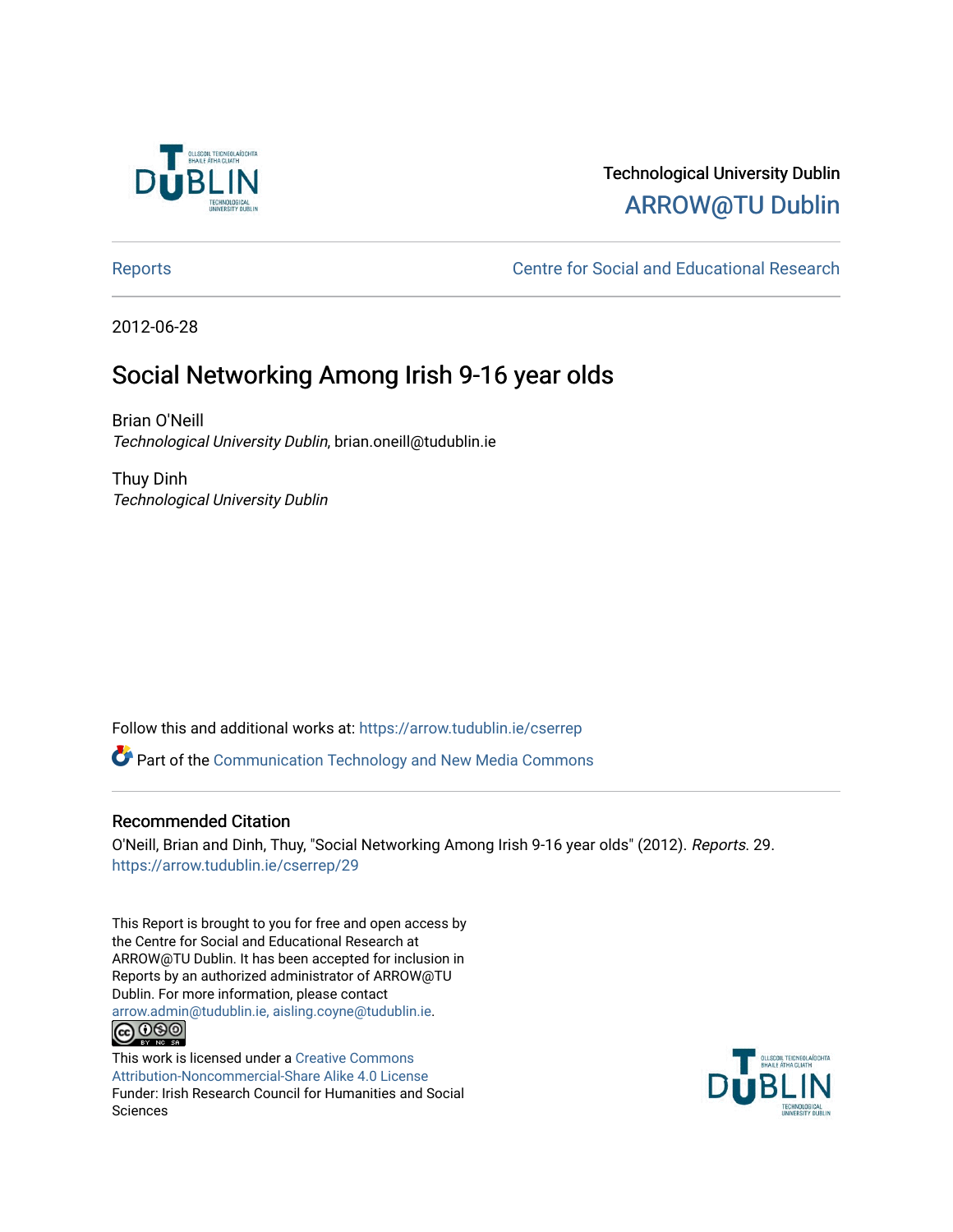

# **Social Networking Among Irish 9-16 year olds Brian O'Neill, Thuy Dinh**

## *Digital Childhoods Working Paper Series No.3* **(June 2012)**

### **Summary**

- **Social networking is massively popular among Irish teens:** 9 out of every 10 teenagers have a social networking profile. One third of 9-16 year olds have more than one profile.
- **Facebook is the most popular social networking service (57%)** among Irish kids. Bebo is also popular, particularly among younger users (37%)
- **There are many underage users on SNS:** One fifth of 9-10 year olds, 42% of 11 year olds and 61% of 12 year olds use SNS, in contravention of the terms of service for these platforms.
- **Parents appear to go along with their children's SNS use.** There are strong parental restrictions strong for the youngest users but parental attitudes are more mixed for 11-12 year olds. Just under half of parents do not allow 11-12 year olds to use social networking; one third allow it under supervision and nearly a quarter do allow it at any time.
- **Most young people keep their SNS profiles private (63%) or partially private (22%).** This is among the highest in Europe and suggests that education and awareness-raising efforts have paid off. Girls are more privacy conscious than boys. A tenth of 11-12 year olds, however, have their profiles set to public.
- **Most teenagers (80%) report good safety skills**  but less than one third of 11-12 years old can manage privacy settings.

## **Popularity of social networking**

Social networking is a hugely popular and fast-growing online activity for young people in Ireland. In the EU Kids Online survey, while SNS use was not the most frequently mentioned online activity ('watching video clips' and 'playing computer games' were the most often cited items), it features across all age groups, and particularly so for teenagers.

Figure 1 presents the main findings for use of social networking among 9-16 year olds in Ireland:

- **Social networking use is a near universal feature of teenage life and increasingly a part of younger children's lives as well.** About 3 in 5 of all children overall have a profile on a social networking site: at nine years of age this includes 1 in 5 children quickly rising to over half of 11-12 year olds, three quarters of 13-14 year olds and nearly nine in ten of all 15-16 year olds.
- **Social networking appears to be somewhat more popular with girls than boys** (61% compared to 53%).
- **Social networking would also appear to be more popular among children from lower SES households (64%)** compared to higher SES homes (52%).

#### **Figure 1: Children who have a profile on a social networking site**



QC 313: Do you have your own profile on a social networking site that you currently use or not?

Base: All children who use the internet.

**Social networking is popular among all kinds of internet users.** We identified in an earlier report six different *activity clusters* among young Irish internet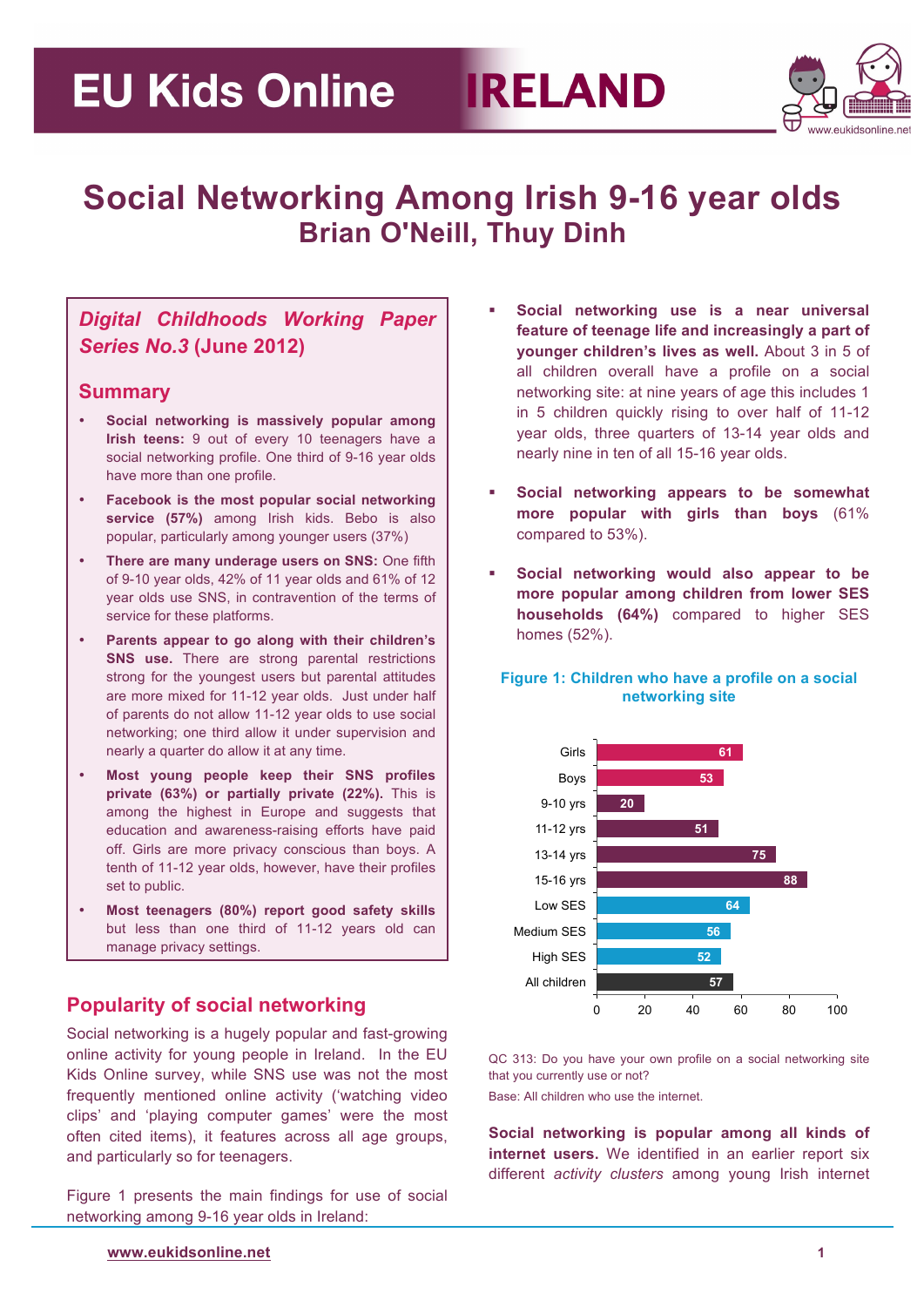# **IRELAND**



users.<sup>1</sup> In each cluster (with the exception of Cluster 1 -*Low use, low risk*), social networking features prominently within each group:

- *Cluster* **1 –** *Low use, low risk***:** This is a large group (39% of all users) and is characterised by low risk-taking. 18% use social networking.
- **Cluster 2**  *Low use/gaming/entertainmentoriented*: 57% use SNS sites.
- **Cluster 3**  *Learning-oriented*: 63% use social networking sites

In Clusters 4 to 6, however, social networking is a dominant element:

- **Cluster 4 -** *Moderate use, entertainment, communication-oriented*): Nearly all in this group (97%) use social networking sites.
- **Cluster 5**  *High use, SNS-oriented* and
- **Cluster 6 –** *Focused Social Web***:** as their names suggest are all characterised by high degrees of SNS use and online communication

Table 1 gives further detail about SNS use in each of these clusters. In the case of Clusters 4-6, greater social media use is correlated with having more than one profile and larger numbers of contacts. We can also see higher numbers of users from lower SES homes.

#### **Table 1: Description of clusters representing patterns of SNS users**

|                                           | CL1  | CL2  | CL <sub>3</sub> | CL <sub>4</sub> | CL <sub>5</sub> | CL6  |  |
|-------------------------------------------|------|------|-----------------|-----------------|-----------------|------|--|
| % of case                                 | 39   | 16   | 8               | 25              | 7               | 6    |  |
| Girls                                     | 62   | 56   | 66              | 48              | 35              | 44   |  |
| <b>Boys</b>                               | 38   | 44   | 34              | 52              | 65              | 57   |  |
| Average age                               | 13.4 | 11.9 | 13.9            | 11.3            | 12.7            | 13.9 |  |
| <b>Numbers of SNS profile</b>             |      |      |                 |                 |                 |      |  |
| One profile                               | 80   | 65   | 77              | 48              | 70              | 61   |  |
| <b>More</b><br>than<br>one                |      |      |                 |                 |                 |      |  |
| profile                                   | 20   | 35   | 23              | 52              | 30              | 39   |  |
| <b>Numbers of contacts in SNS profile</b> |      |      |                 |                 |                 |      |  |
| Up to $10$                                | 39   | 20   | 32              | 12              | 13              | 11   |  |
| $11 - 50$                                 | 27   | 28   | 39              | 18              | 20              | 43   |  |
| $51 - 100$                                | 18   | 22   | 12              | 20              | 19              | 22   |  |
| $101 - 300$                               | 13   | 25   | 16              | 25              | 35              | 17   |  |
| More than 300                             | 3    | 4    | 1               | 25              | 13              | 7    |  |
| <b>SES</b> status                         |      |      |                 |                 |                 |      |  |
| <b>High SES</b>                           | 35   | 30   | 30              | 32              | 33              | 26   |  |
| <b>Medium SES</b>                         | 36   | 36   | 44              | 28              | 36              | 32   |  |
| Low SES                                   | 29   | 34   | 26              | 40              | 31              | 42   |  |
|                                           |      |      |                 |                 |                 |      |  |

 1 O'Neill, B., & Dinh, T. (2012). Digital Literacy, Digital Opportunities. *Digital Childhoods Working Paper Series* (No.2).

### **Facebook vs. Bebo**

In Ireland, as in Europe as a whole, Facebook is the most popular platform among young people. 57% of Irish young people use it as their only or most preferred SNS service.

As Figure 2 shows, it is not absolutely dominant, however, and a substantial minority in Ireland also uses the Bebo platform (37%) as its primary social networking service. While Facebook is the most popular social networking site in 17 of the 25 countries surveyed, Bebo has its highest market share in Ireland. This compares to 8.2% in the United Kingdom. Yahoo Europe, MySpace, MSN and the Polish service, Nsaza-Klasa, make up the other 5%.



#### **Figure 2: Most popular SNS services in Ireland**

QC 315 Which social networking site do you use? Base: All children who have a social networking profile

Most children have just one social networking profile (67%) though a third say that they have more than one. Figure 3 shows this in more detail, revealing that this proportion is broadly consistent across age groups though a higher proportion of 11-12 year olds use just one SNS platform.

SES differences in maintaining multiple social networking profiles are also marked with a higher proportion (39%) from lower SES homes having more than one profile.

 **www.eukidsonline.net 2**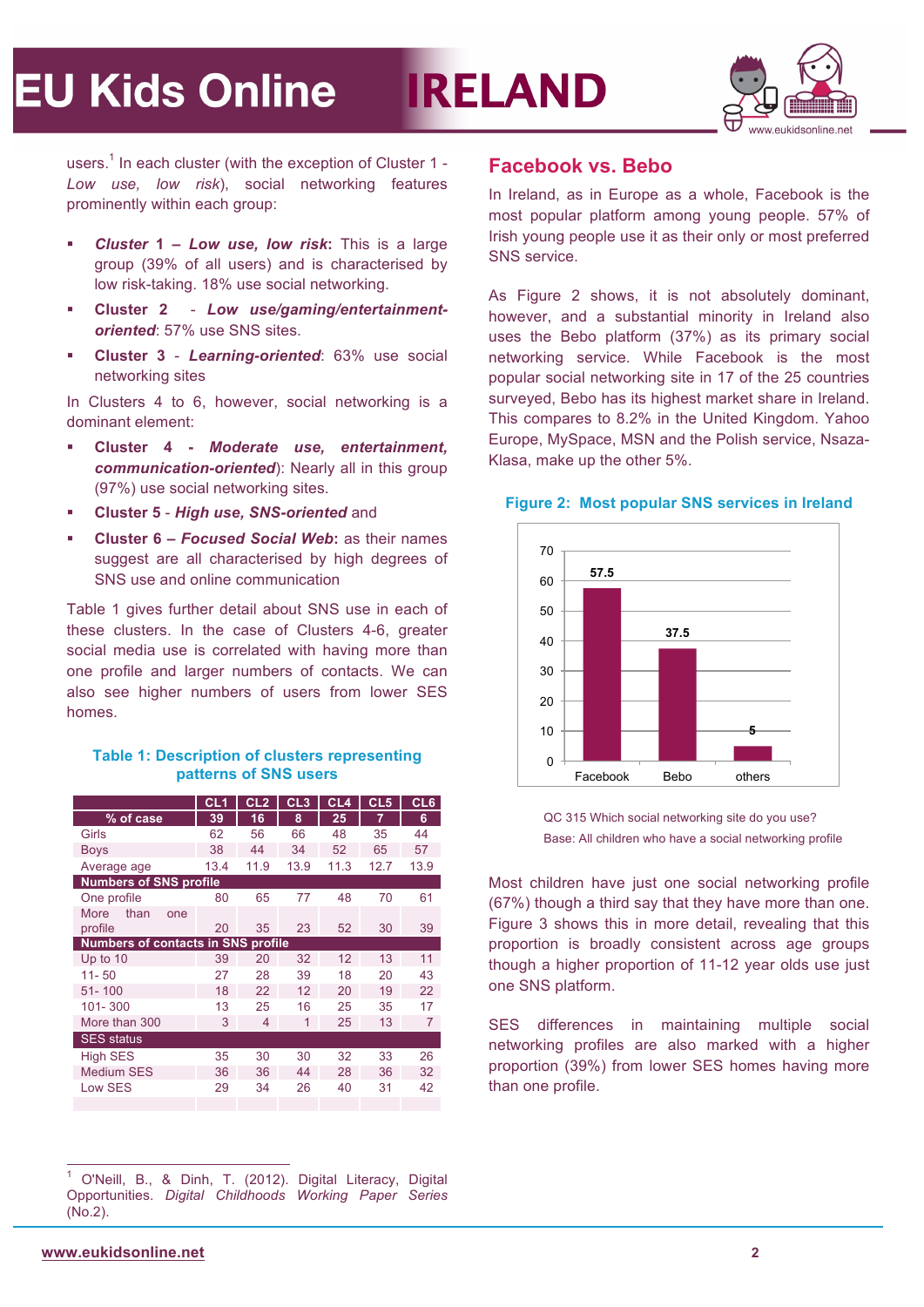

#### **Figure 3: Number of SNS profiles children own**



QC 314: Do you have one profile, or more than one? Base: children who have a social networking profile

When comparing Facebook and Bebo users (Figure 4) we find that:

- **Bebo users are predominantly younger teenagers and from lower SES households.**
- **Facebook use is predominant in two agegroups (9-10 year olds and 15-16 year olds)** - 68% and 66% respectively. As with Bebo, gender difference in using Facebook and Bebo is very small. However, a greater proportion of young people from high SES homes use Facebook.
- Among Irish teenagers, there is an interesting reverse in the choice of social networking service from **age 13-14 – where Bebo is the more popular platform** – to age 15-16 where Facebook is the dominant service.
- It is also interesting to see that among the 9-10 year olds who start to use social networking, that **Facebook outnumbers Bebo by about 3 to 1.**

#### **Figure 4: Facebook vs. Bebo users compared**



QC 315 Which social networking site do you use? 315b Bebo and 315d Facebook

Base: All children who have a social networking profile.

The age profile of Bebo and Facebook users is highlighted in more detail in Figure 5. Facebook dominates as the more popular platform, except for 13 year olds where Bebo is marginally more popular. , illustrating the popularity. Older teenagers use Facebook over Bebo by a margin of 70:30.

#### **Figure 5: Facebook and Bebo users by age**



QC 315 Which social networking site do you use? 315b Bebo and 315d Facebook

Base: All children who have a social networking profile.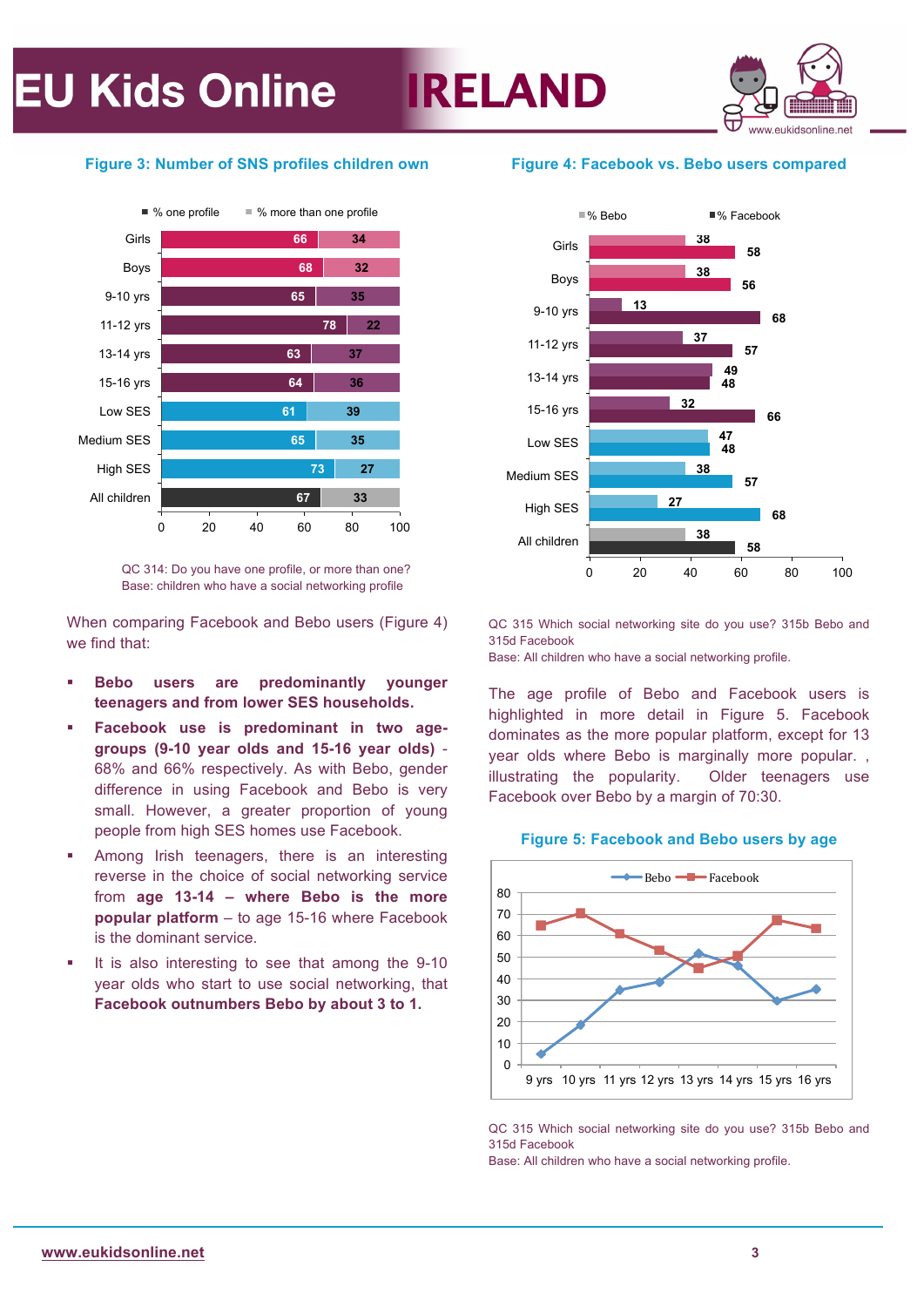# **IRELAND**



### **Age trends across Europe**

Across Europe, social networking is one of the most popular activities online for young people. **On average, over one third of 9-12 year olds (38%) and three quarters of 13-16 olds (77%) has a social networking profile.**

Age trends vary significantly by country, however. Figure 6 compares age patterns in a select group of countries (United Kingdom, Netherlands, Ireland and France). Again, the steady increase in use of social networking by age is evident in nearly all countries. However, there are some marked differences between countries with regard to younger users (9-12 years old).

We see that Ireland and UK are fairly typical of the European profile with about 1 in 5 or 20% of 9 year olds using SNS, a figure that rises sharply after the age of 10.

#### **Figure 6: Patterns of SNS use by age and country**



QC 313: Do you have your own profile on a social networking site that you currently use or not?

Base: All children who use the internet.

In France, social networking use is much the same for teenage years but is marked by a much lower use for younger years.

The Netherlands, by contrast, shows much wider use of SNS across the years with nearly 60% of 9 year olds having a social networking profile. This is largely explained by the fact that *Hyves*, the most popular social networking platform in the Netherlands, does not have an age restriction.

### **Underage use**

The topic of underage use of social networking sites has attracted considerable attention. Terms of use for both Facebook and Bebo state that users must be 13 years or older to access their service.<sup>2</sup>

**Our data shows that substantial numbers of children under the age of 13 use social networking sites.** 

- 20% of 9-10 year olds have a social networking profile (Facebook 10%, Bebo 3%)
- **Just over half of 11-12 year olds also have a social networking profile with equal numbers using Bebo and Facebook.** This includes 42% of 11 year olds rising to 61% of 12 year olds.

A similar pattern across Europe whereby large numbers of young people use social networking services not designed for users under the age of 13. $3$ 

- Overall, **49% of 9-12 year olds in Ireland report that they display an incorrect age on an SNS profile.**
- **This is similar to the UK at 47%** and below other countries such as Denmark (64%), Spain (60%), Sweden (56%) and Norway (55%) with even higher proportions of underage SNS users.
- In countries such as Lithuania (8%), the Netherlands (4%) and Poland (4%), **reported underage use and display of an incorrect age is much rarer due to the popularity of SNS services without age restrictions (e.g. Hyves and Nasza-Klasa).**

<sup>&</sup>lt;sup>2</sup> In the United States, online collection of personal information for persons under the age of 13 must comply with COPPA - Children's Online Privacy Protection Act with strict rules regarding age verification and consent. For this reason, many internet services set their age limit at 13 and over. The age limit in some countries is higher, e.g. 14 in Spain and South Korea.

<sup>3</sup> See: Livingstone, S., Ólafsson, K., & Staksrud, E. (2011). *Social Networking, Age and Privacy*. London, LSE: EU Kids Online.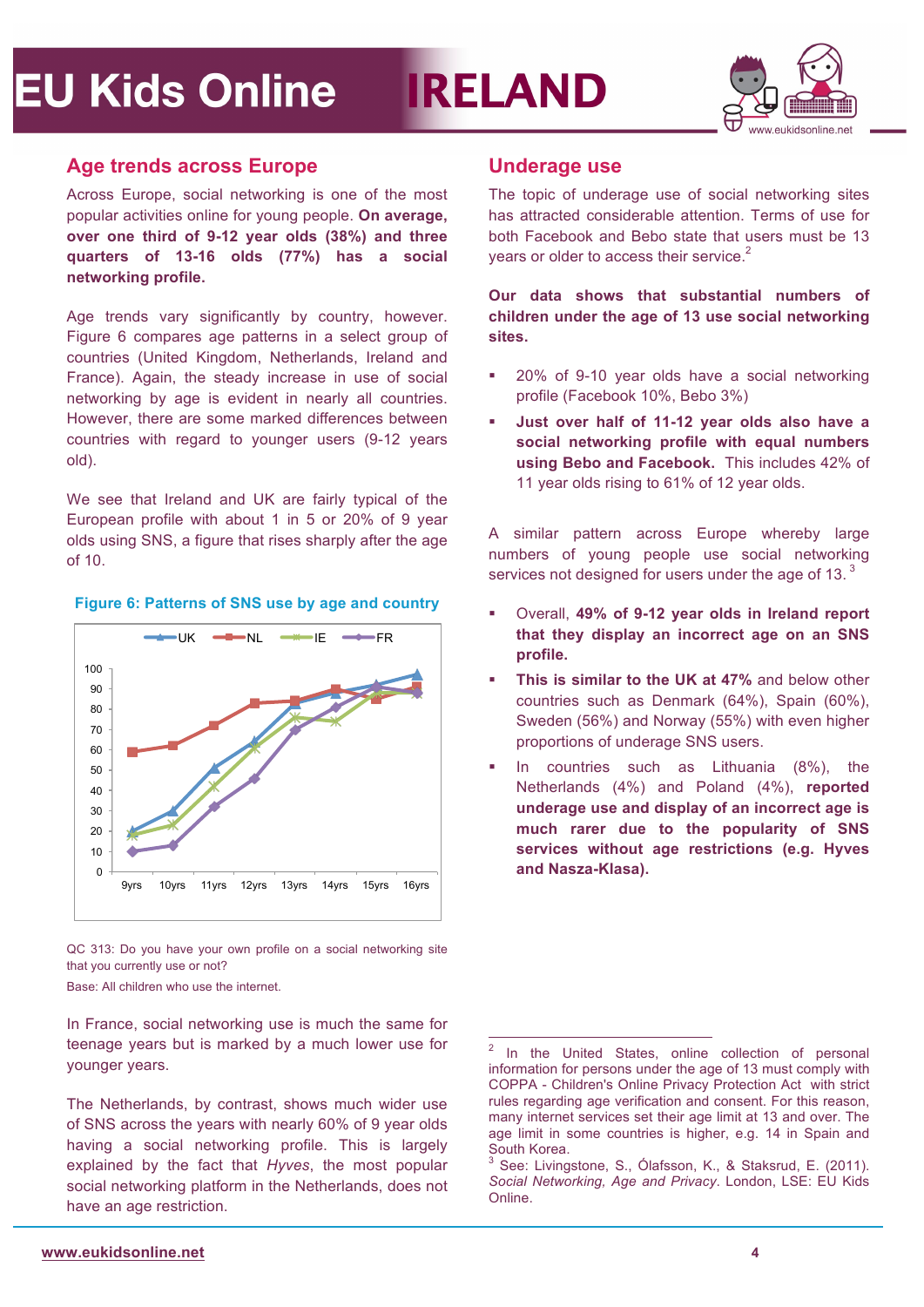

### **Parental restrictions on SNS use**

With such a high proportion of younger and underage users of social networking sites, the questions arises whether parents are aware of this or if young people are acting against parental wishes or restrictions. EU Kids Online asked children whether they were allowed or not to have their own profile, with or without permission and supervision.

Findings for Irish parental restriction on SNS use, where it is not allowed at all, are at the upper end of the European scale and consistent with findings of high overall restrictive mediation by parents in Ireland.<sup>4</sup> Figure 7 shows:

- **Parental regulation of SNS closely follows age**: prohibition or use of SNS only under supervision features strongly among younger years, with a steady decline in permission as children get older.
- **Over three quarters of 9-10 year olds are not allowed to have a social networking profile.** A smaller number (16%) can use SNS with permission.
- The situation for 11-12 years is more mixed: **just under half (47%) are not allowed at all to have a social networking profile. A third (30%) can do this under supervision and nearly a quarter (23%) are allowed to use SNS at any time.**
- **The least restriction is for older teenagers,** 15 and 16 years of age, very few of whom say they are not allowed and for whom few restrictions apply.
- **There are gender differences in parents' restriction of their children's SNS use.** Parents appear to be somewhat more lenient with girls and older teenagers. 41% of parents say their daughters can use SNS it at any time while 35% say their sons can do it at any time.
- **SES differences are also evident**: 34% of children from a high SES background can use SNS at any time while 41% of children from low SES homes are allowed, reflecting somewhat higher levels of internet restriction among parents from high SES homes.

#### **Figure 7: Parents regulate their children SNS use**



QP 221d: Whether child is allowed to do this all of the time, only with permission/supervision or never allowed: have his/her own profile on a social networking profile.

Base: all children aged 9-16 who use the internet and one of their parents.

Restriction on SNS use in Ireland is in the top five of 25 European countries (either banning it or allowing only under supervision). Greater levels of restriction apply in Germany, Turkey, France and Italy. Those countries where more parents actually prohibit the use of SNS include: Italy and Spain (41%), Greece (42%) and France (45%). EU Kids Online findings show that nearly half of all parents in Europe allow their children to use social networking sites without restriction. In Ireland, the figure is 42%.

How effective, then, is parental regulation, particularly of younger children's use of social networking? With some 51% of 11-12 year olds using SNS 'underage', and a similar proportion of parents either allowing children to use SNS freely (23%) or under supervision (30%), suggests that **many parents prefer to moderate their children's activities on SNS rather than to enforce the age restriction applied by service providers.<sup>5</sup>**

 <sup>4</sup> O'Neill, B., & Dinh, T. (2012). Irish Kids Online: Comparing Youth and Parent Perspectives. *Digital Childhoods Working Paper Series*(1).

 <sup>5</sup> For a further discussion of this issue, see: boyd, d., Hargittai, E., Schultz, J., & Palfrey, J. (2011). Why parents help their children lie to Facebook about age: Unintended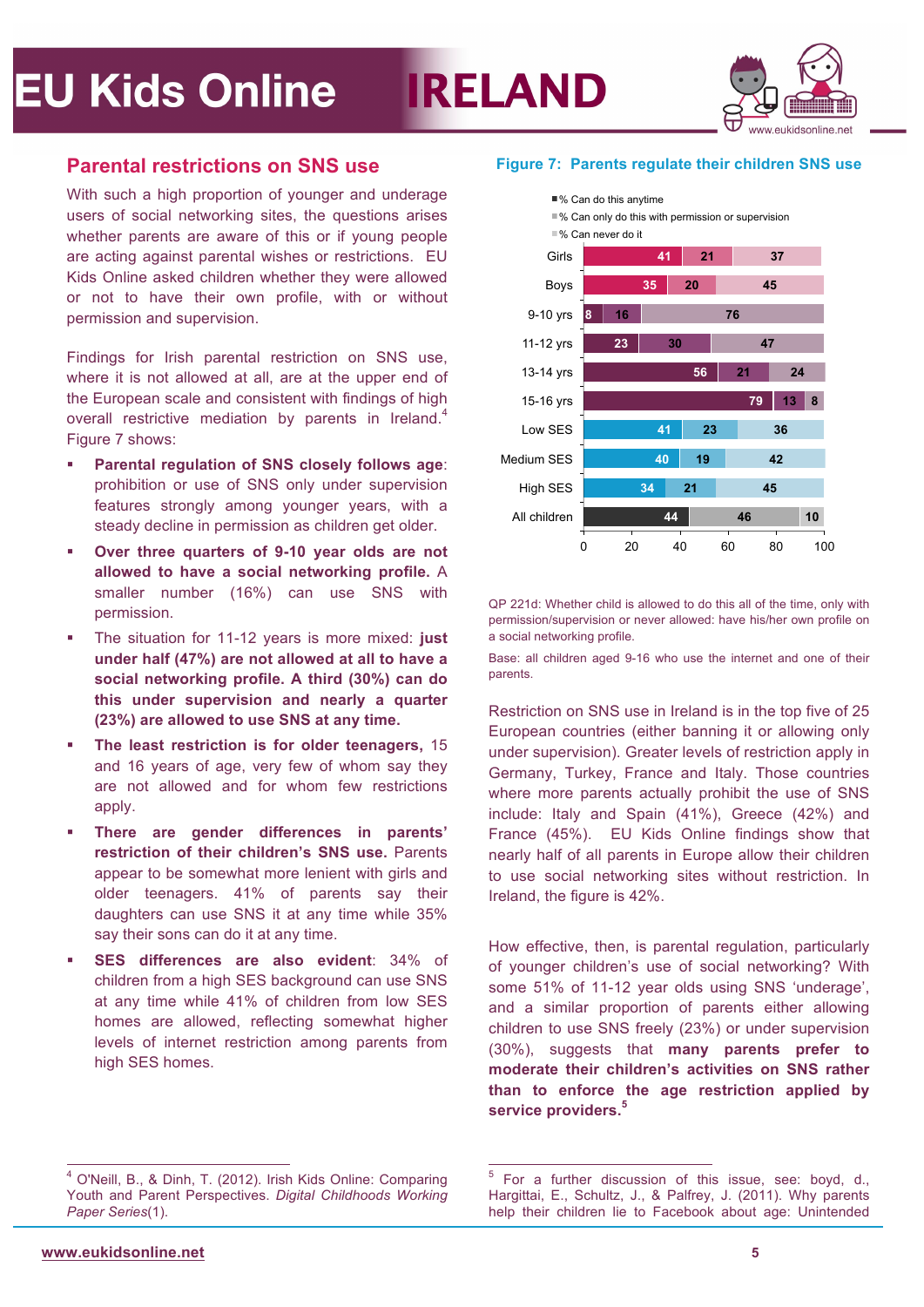



### **Privacy settings**

One of the main concerns that arises in relation to young people's use of social networking is whether they are able to protect their personal information online or if they expose themselves to greater risks through ineffective use of SNS privacy settings.

In asking about their use of privacy settings, the EU Kids Online survey first asked children whether their profile was set to 'private', 'partially private so that friends of friends can see their data', or 'public'.

Figure 8 shows that:

- **63% of all children with an SNS profile keep it private so that only their friends can see it.** This is highest for the youngest children (9-10 years) at 71% and still over half (57%) for 15 -16 year olds.
- **Only 12% overall keep their profile public so that anyone can see.** Worryingly, this is highest (18%) for the youngest users, 9-10 years of age, though the numbers are small. For the larger group (51%) of 11-12 year olds who use social networking, **10% say their profile is public for anyone to see.**
- **On average, one in five, keep their profile partially private and accessible to friends of friends.**
- In demographic terms, **the strongest difference in maintaining online privacy is that of gender:** 69% of girls compared to 57% of boys keep their profiles set to the maximum level of privacy.

The numbers of children with social networking profiles set to public is less than half the European average (IE12% - EU27%). Countries with much higher reports of public profiles (using Facebook for comparison) include Bulgaria (30%), Czech Republic (32%), Italy (35%), Greece (37%) and Turkey (47%). **In fact, the UK and Ireland are among the lowest in Europe for maintaining 'public' Facebook profiles, possibly as a result of effective awareness raising campaigns.**

#### **Figure 8: Children's use of SNS privacy settings**



QC 317: Is your profile set too...? Public, so that everyone can see; partially private, so that friends of friends or your networkers can see; private so that only her friends can see; don't know.

Base: All children who have a profile on a social networking site

## **Risk factors: personal information disclosure**

Irish young people appear to have heeded advice about keeping their social networking profiles as private as possible. Yet it is often claimed that young people accumulate large numbers of contacts as friends, even when they are not known to them. In addition, partially private profiles allow much wider networks, i.e., friends of friends, to access one's profile, thereby compromising privacy settings and potentially exposing young people to unwanted contact from strangers. In this context, the disclosure and sharing of personal information becomes a greater risk.

Having large numbers of contacts (i.e. more than 100) is one of a number of possible risk indicators in relation to management of personal information. To explore this further, we asked young people about the numbers of contacts they had on their social networking profiles (see Figure 9).

consequences of the 'Children's Online Privacy Protection Act'. *First Monday, 16*(11).

1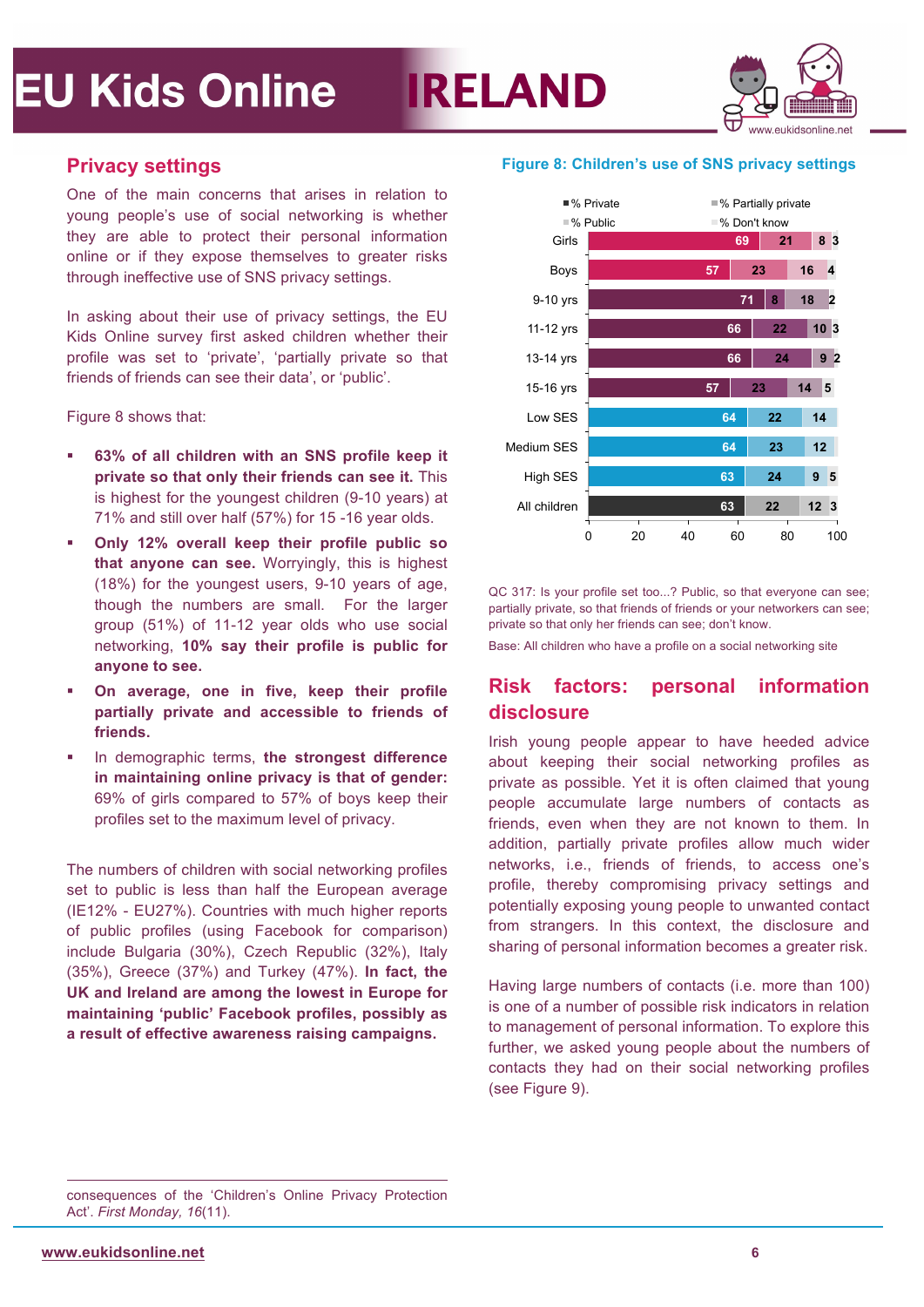



#### **Figure 9: Number of contacts in SNS profile**



QC 316 Roughly how many people are you in contact with when using SNS?

Base: All children who have a SNS profile

According to our findings, **only 1 in 5 or 22% has a contact list of more than one hundred friends.** A further one fifth have between 50 and 100 contacts and the remainder under 50 contacts. 23% of cases have a limited contact list of up to 10.

**For 9-12 year olds, the number of children with social networking contacts of more than 100 is just 8%, compared to 35% for 13-16 year olds.** Those with more than 100 contacts are below the European average of 29% (or 40% for teenagers 13-16).

Other risk factors include the nature of information young people display on their social networking profile. Safety advice typically advises users not to include identifying information such as last name, e-mail address, home address, phone number, place of work or school, on one's profile. Yet this information is often required for registering an account and users may be unaware of how to ensure it is not displayed publicly.

Table 2 provides details of identifying information displayed on social networking profiles, and gives an indication of the potential risks particularly faced by those who keep their profile set to public access.

**Three quarters of Facebook users (76%) display a photo that clearly shows their face. This is somewhat higher to 68% of Bebo users.** 67% of users with a public profile display a photo.

#### **Table 2: Comparison of personal information disclosure (Facebook and Bebo)**

| Which of the<br><b>bits</b><br>information on<br>this<br>card does your profile | Facebook<br>users | <b>Bebo</b><br>users | Those with<br>public<br><b>SNS</b><br>profile |
|---------------------------------------------------------------------------------|-------------------|----------------------|-----------------------------------------------|
| photo that clearly<br>A                                                         |                   |                      |                                               |
| shows your face                                                                 | 76                | 68                   | 67                                            |
| Your last name                                                                  | 77                | 52                   | 68                                            |
| Your address                                                                    | 8                 | 6                    | 6                                             |
| Your phone number                                                               | $\mathcal{P}$     | $\mathcal{P}$        | $\Omega$                                      |
| Your school                                                                     | 40                | 43                   | 44                                            |
| An age that is not your                                                         |                   |                      |                                               |
| real age                                                                        | 28                | 26                   | 25                                            |
| None of these                                                                   | 2                 | 3                    | 5                                             |
| Your real age                                                                   | 39                | 40                   | 44                                            |
|                                                                                 |                   |                      |                                               |

QC 318 a-g Which of the bits of information on this card does your profile include about you?

Base: All children 9-16 with a profile on Facebook or Bebo

**68% of SNS users who set their profile to "public" also display their real name on their profile** (77% in Facebook users and 52% for Bebo users). Other identifying information contained in users' profiles includes school attended, displayed by over 40% of users.

**Nearly one third of Facebook and a quarter of Bebo users lie about their age on their profile**, including a quarter of those with a public profile.

Facebook users overall display more personal information than Bebo users and in comparison to profiles set to public. This may be due in part to the company's 'real names' policy. It may be too soon to conlude that these young social networkers have "trust" in the Facebook service but this can be good base for SNS services to make their websites "trustworthy" and "safe" for young social networkers.

### **Social networking skills**

Given the risks involved and the fact that for young people social networking is an activity conducted away from adult supervision, children's own safety skills are of crucial importance. Social networking services include a range of safety features, including privacy settings, that allow the user to control who has access to their information, as well as features to block unwanted messages or contact. We asked children, age 11 years and older, about their ability to use two